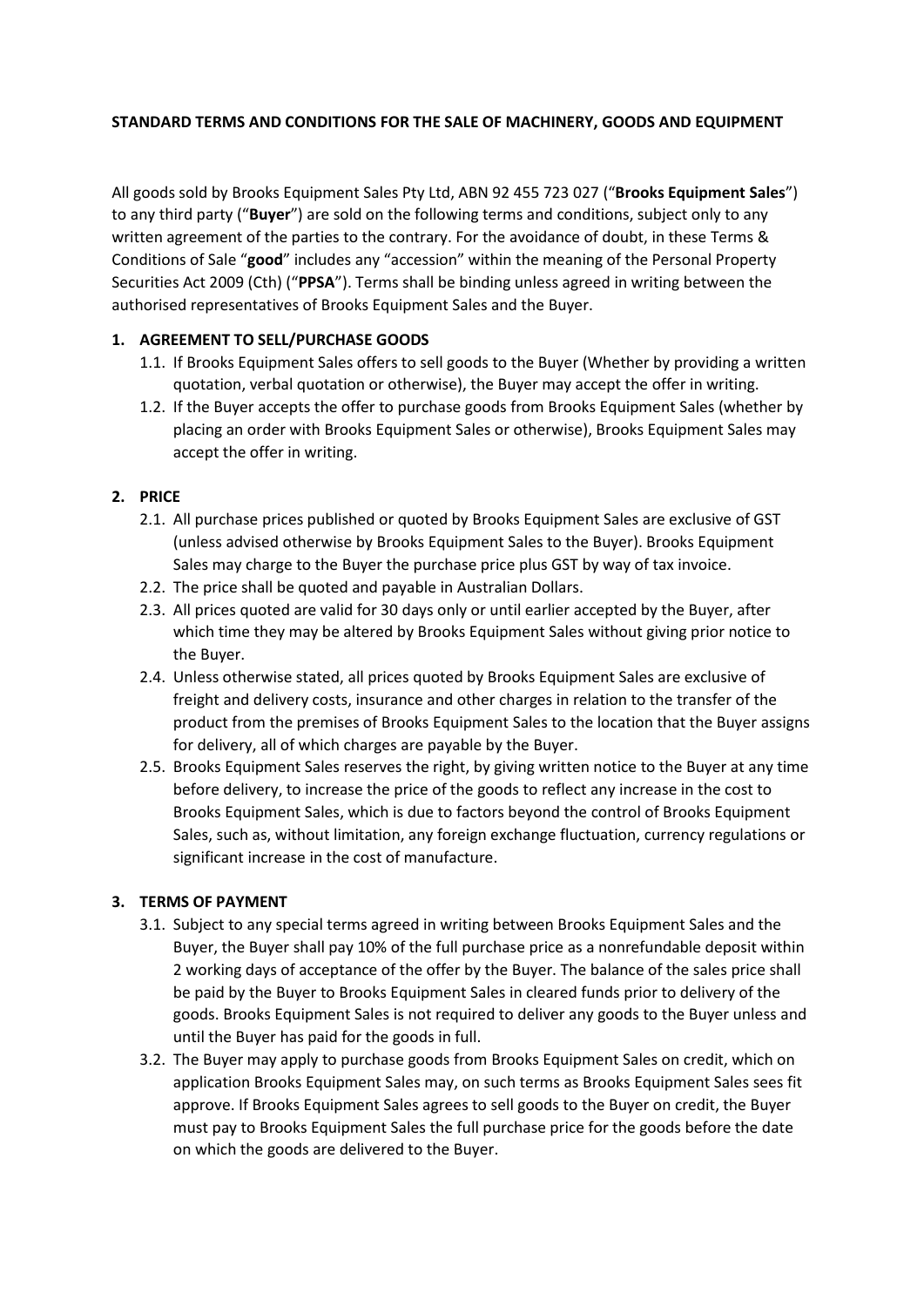- 3.3. The Buyer must pay to Brooks Equipment Sales interest of 2% per month on any amount outstanding to Brooks Equipment Sales, calculated and accruing daily from the date on which the Buyer was due to pay the amount to Brooks Equipment Sales until the date on which the amount is paid to Brooks Equipment Sales.
- 3.4. The Buyer is liable to Brooks Equipment Sales for all costs and expenses which Brooks Equipment Sales incurs in recovering monies that the Buyer owes to Brooks Equipment Sales. The Buyer must pay these costs to Brooks Equipment Sales within 7 days of Brooks Equipment Sales demand.
- 3.5. For the sale of parts, the Buyer must pay to Brooks Equipment Sales the total invoice within 30 days of the date of invoice.

## **4. DELIVERY AND RISK**

- 4.1. Brooks Equipment Sales is not responsible for loss or damage of goods in transit unless the goods are being carried by Brooks Equipment Sales or Brooks Hire Services Pty Ltd own vehicles. Brooks Equipment Sales delivery costs are quoted from Brooks Equipment Sales yard with delivery being additional to the purchase price of the goods if the Buyer wishes Brooks Equipment Sales to arrange delivery.
- 4.2. The Buyer shall be in default under this Agreement if, within 7 days of Brooks Equipment Sales notifying the Buyer that the goods are ready for delivery, the Buyer:
	- 4.2.1. Refuses or fails to take delivery of the goods
	- 4.2.2.Refuses or fails to make full payment of all monies owing to Brooks Equipment Sales

## **5. WARRANTIES AND LIABILITY**

- 5.1. Brooks Equipment Sales gives to the Buyer the same warranties given by the respective manufacturers of the goods.
- 5.2. All goods are sold "as seen" unless otherwise agreed with Brooks Equipment Sales in writing prior to the order being accepted by Brooks Equipment Sales.
- 5.3. Brooks Equipment Sales gives no warrant as to the suitability of the goods for the purpose of the Buyer and the Buyer confirms that is has satisfied itself in this regard. The Buyer must ensure that it complies with all requirements of the original manufacturer relating to the goods, their transportation, storage, installation, and use.
- 5.4. The person signing this agreement for the Buyer warrants to Brooks Equipment Sales that he or she has the authority to complete this Agreement for and on behalf of the Buyer.

## **6. CLAIMS, RETURNS AND ALLOWANCES**

- 6.1. Brooks Equipment Sales may ignore any claim made by the Buyer in respect of goods unless:
	- 6.1.1. The Buyer makes the claim in writing within 7 days of the delivery date of the goods to the Buyer;
	- 6.1.2.The claim refers to the relevant invoice number for the goods; and
	- 6.1.3.The claim explains in reasonable detail the basis of the claim.
- 6.2. If goods are accepted for return and repair, the Buyer will be solely responsible of all costs incurred in returning goods to the Buyer unless authorized by Brooks Equipment Sales.
- 6.3. Brooks Equipment Sales will issue a credit note to the Buyer if Brooks Equipment Sales has inspected the goods and the goods were, in Brooks Equipment Sales' opinion faulty, damaged, defective or otherwise in an unsatisfactory condition on supply and the goods were not damaged after supply by misuse or unreasonable use.